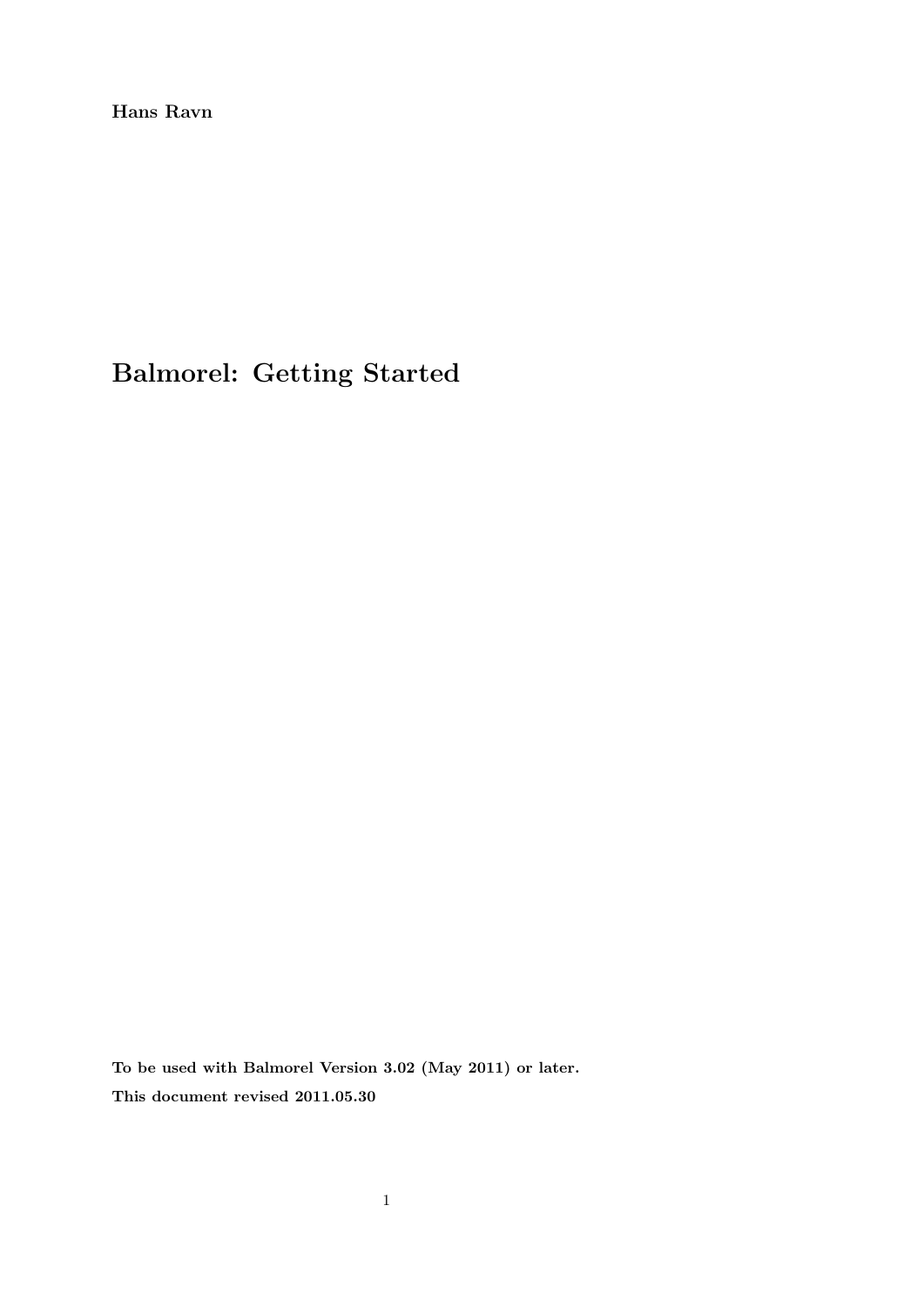## **Contents**

| $\mathbf{1}$ | 1.1                      | Introduction                |                                                                              | 3<br>3                  |  |
|--------------|--------------------------|-----------------------------|------------------------------------------------------------------------------|-------------------------|--|
| $\bf{2}$     |                          | Getting the Model           |                                                                              |                         |  |
| 3            | The GAMS Modeling System |                             |                                                                              | 3                       |  |
| 4            |                          | The Solver                  |                                                                              | $\boldsymbol{4}$        |  |
| 5            | The Computer             |                             |                                                                              | $\overline{\mathbf{4}}$ |  |
| 6            |                          | The Data                    |                                                                              | $\boldsymbol{4}$        |  |
| 7            | Running the Model<br>4   |                             |                                                                              |                         |  |
|              | 7.1                      |                             | First Experiments                                                            | $\overline{4}$          |  |
|              |                          | 7.1.1                       | The output $\ldots \ldots \ldots \ldots \ldots \ldots \ldots \ldots \ldots$  | $\overline{4}$          |  |
|              |                          | 7.1.2                       |                                                                              | $\mathbf 5$             |  |
|              |                          | 7.1.3                       |                                                                              | $\overline{5}$          |  |
|              |                          | 7.1.4                       | Change demand $\ldots \ldots \ldots \ldots \ldots \ldots \ldots \ldots$      | $\overline{5}$          |  |
|              | 7.2                      |                             |                                                                              | 5                       |  |
|              |                          | 7.2.1                       | The input out file $\ldots \ldots \ldots \ldots \ldots \ldots \ldots \ldots$ | 5                       |  |
|              |                          | 7.2.2                       |                                                                              | 6                       |  |
|              |                          | 7.2.3                       |                                                                              | 6                       |  |
|              |                          | 7.2.4                       | Time segments within the year $\dots \dots \dots \dots \dots$                | 6                       |  |
|              |                          | 7.2.5                       |                                                                              | $\overline{7}$          |  |
|              |                          | 7.2.6                       | Designing and controlling the output $\ldots \ldots \ldots \ldots$           | $\overline{7}$          |  |
|              | 7.3                      |                             |                                                                              | $\overline{7}$          |  |
|              |                          | 7.3.1                       |                                                                              | $\overline{7}$          |  |
|              |                          | 7.3.2                       |                                                                              | 7                       |  |
| 8            |                          | 7<br>Using other Interfaces |                                                                              |                         |  |

**9 And then 8**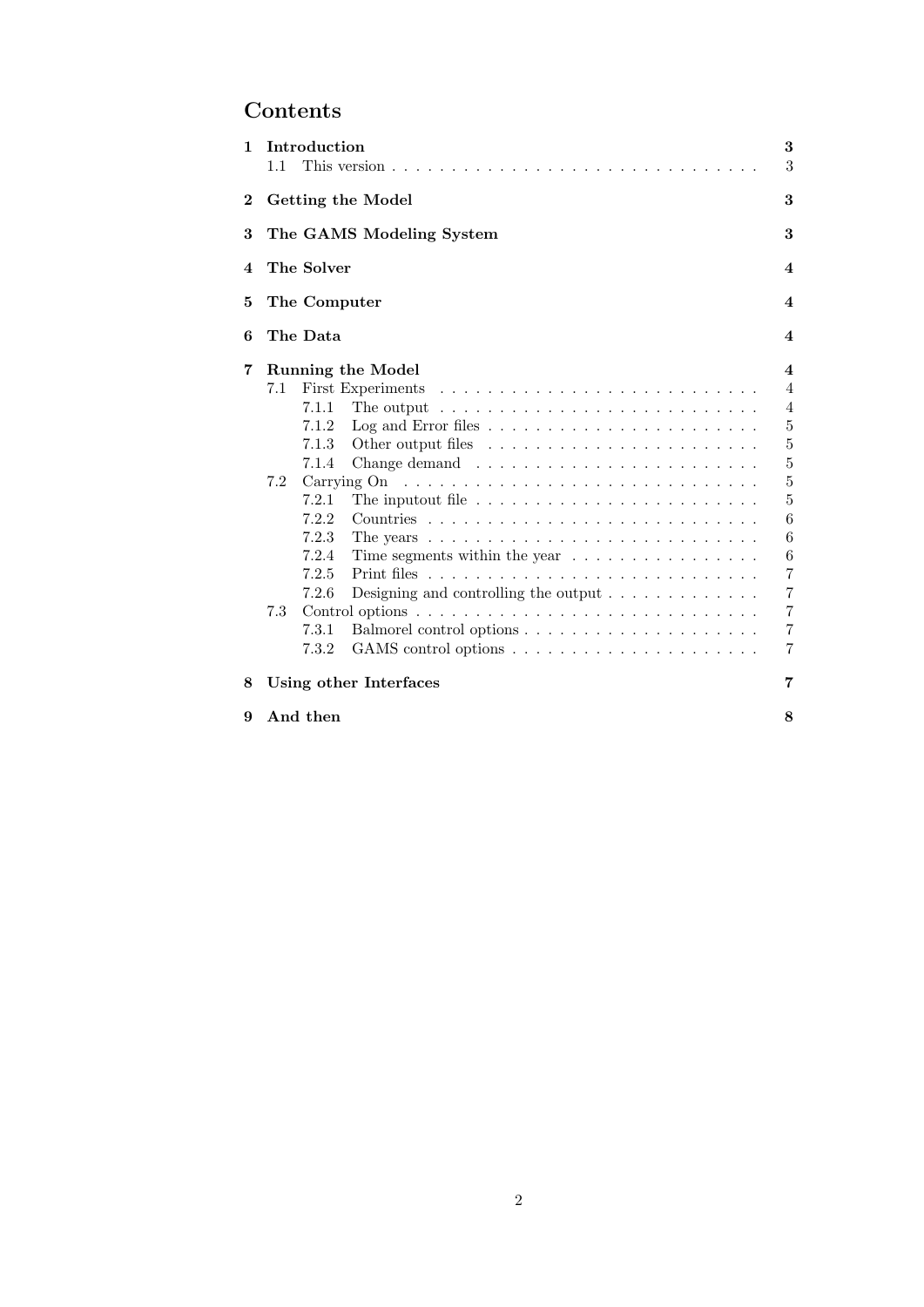## **1 Introduction**

This paper describes how to get started using the Balmorel model. The document is part of a series that together documents the Balmorel model:

Balmorel: A Model for Analyses of the Electricity and CHP Markets in the Baltic Sea Region (Main Report)

The Balmorel Model: Theoretical Background

The Balmorel Model Structure

Balmorel: Getting Started (this document)

These documents and further information may be found at the Balmorel homepage: www.Balmorel.com.

#### **1.1 This version**

The description given here is for version 3.02 (May 2011) of the model.

It is intended for use with the document 'The Balmorel Model Structure' for the same version, so please get that document from the Balmorel homepage.

## **2 Getting the Model**

The model may be downloaded from the homepage www.Balmorel.com. There may be different versions, if so make sure that you take the latest version and in particular that there is consistency between the model version and the documentation version.

The model comes in a zipped version. Unzip it and place it in a convenient directory on your computer.

Now the file structure described in 'The Balmorel Model Structure' should appear, please consult that document and verify that the necessary files are present and properly located.

The model is written in the GAMS modeling language, see Section 3.

## **3 The GAMS Modeling System**

GAMS is the acronym for General Algebraic Modeling System. The system is suitable for formulation, documentation and solution of large mathematical models.

The user must have GAMS installed at the computer, and it is assumed that the reader is sufficiently familiar with the GAMS language and the operation of the GAMS system. Conditions for acquiring GAMS, a User's Guide, a Tutorial, and other relevant information about the GAMS modeling system may be found at GAMS homepage www.gams.com.

Version 3.02 (May 2011) of the Balmorel model may be used with GAMS version 2.25 or later (if not, please let us know).

'The Balmorel Model Structure' contains a short description of GAMS. If you are not familiar with GAMS you may find a tutorial and other relevant introductory material at the GAMS homepage.

The basic GAMS system is file-oriented, and any word processor or editor that operates on text files (and which does not introduce formatting) may be used. For instance, the GAMS surface and Notepad are suitable.

User interface facilities using Acces, Excel and other tools are available or under development for the Balmorel model, however it is not necessary to use any of these to get the essentials of the 'raw' model.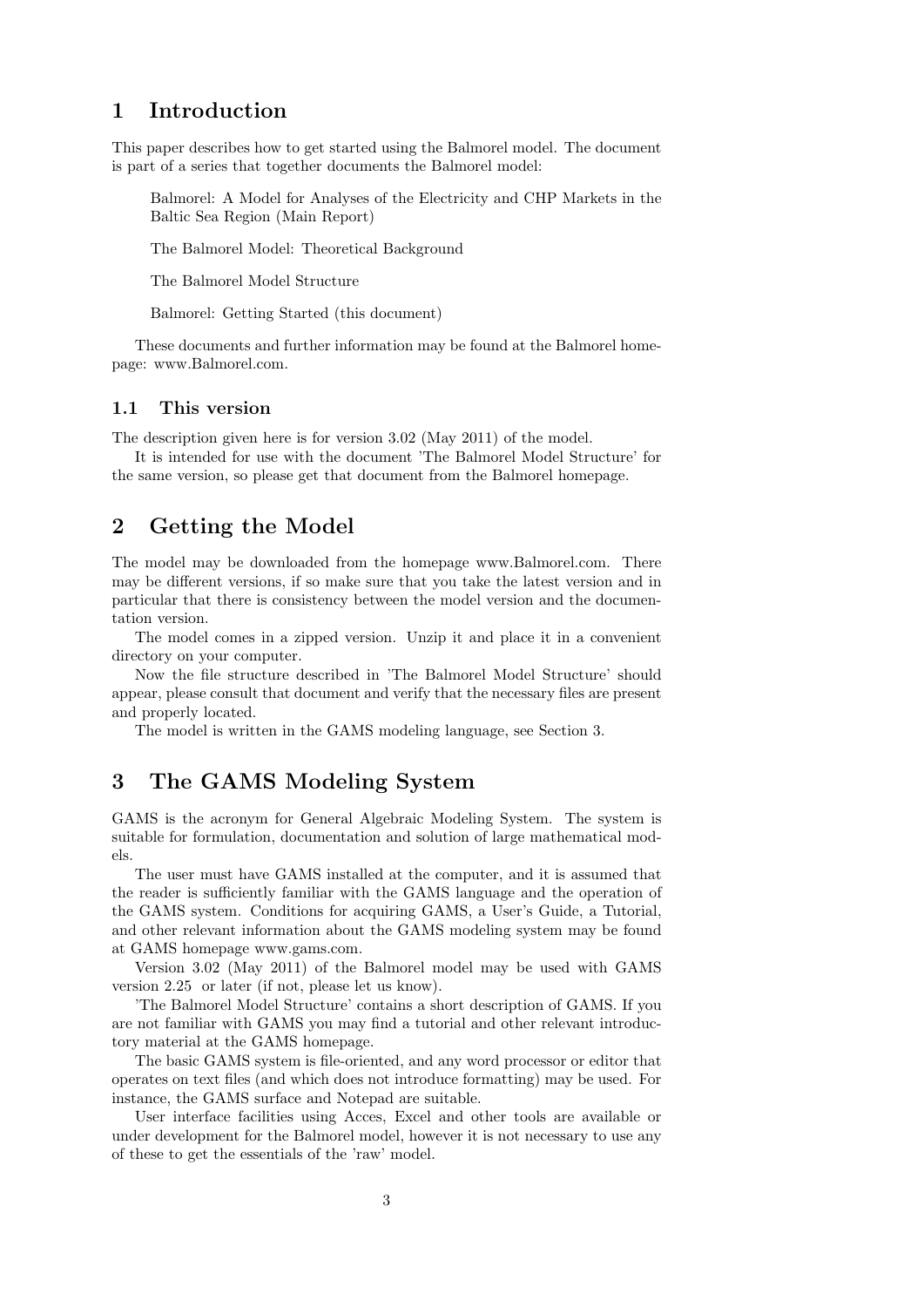## **4 The Solver**

In order to use the model, a solver is required. The main version of Balmorel uses a linear model and therefore a linear programming solver is required. The solver must have an interface with the GAMS system, see the GAMS User's Guide and the GAMS homepage www.gams.com. Note that there are commercial as well as open source versions available.

## **5 The Computer**

The GAMS system including solvers with interface to GAMS may be used on a wide variety of computers. Consult www.gams.com.

The time needed to run the model will depend on the model, the solver and the computer. The model, in particular its size, may to some extent be chosen according to circumstances, however, you will probably soon like to run a large model, and therefore you will also want a powerful computer.

The standard user interface operates on text files, so a suitable editor to handle this is necessary, cf. Section 3.

User interface facilities using e.g. Excel is under development, cf. Section 3. It is not necessary to use these facilities, if you want to, you must have Excel of course.

## **6 The Data**

A working data set is available at www.Balmorel.com, possibly as part of the model download package.

In 'The Balmorel Model Structure' you may find a description of the file structure of the model, the input to the model, and where this is located in the different files.

In the following you will be directed to make elementary changes in the input that is found in some of the files that are included into the main file 'balmorel.gms'.

## **7 Running the Model**

Once the model, the GAMS system and the solver are installed on your computer it should be possible to run the model.

There are various ways to operate the GAMS system, cf. www.gams.com, use any.

In the following it will be assumed that you can run the installed model, and that you can do so without getting any error messages.

The model downloaded may be in a small version where e.g. only one country, one year and one time segment per year are represented, where limited information is printed out, and otherwise. In Section 7.1 it will be described how to change and extend the model and the output.

#### **7.1 First Experiments**

#### **7.1.1 The output**

In 'The Balmorel Model Structure' you may find a general description of the output produced by a successful run of the Balmorel model. In particular note the distinction between the output automatically generated by GAMS and the output originating specifically from the Balmorel model. In the sequel only the latter type will be dealt with. Section 7.3.2 will deal with automatic GAMS output.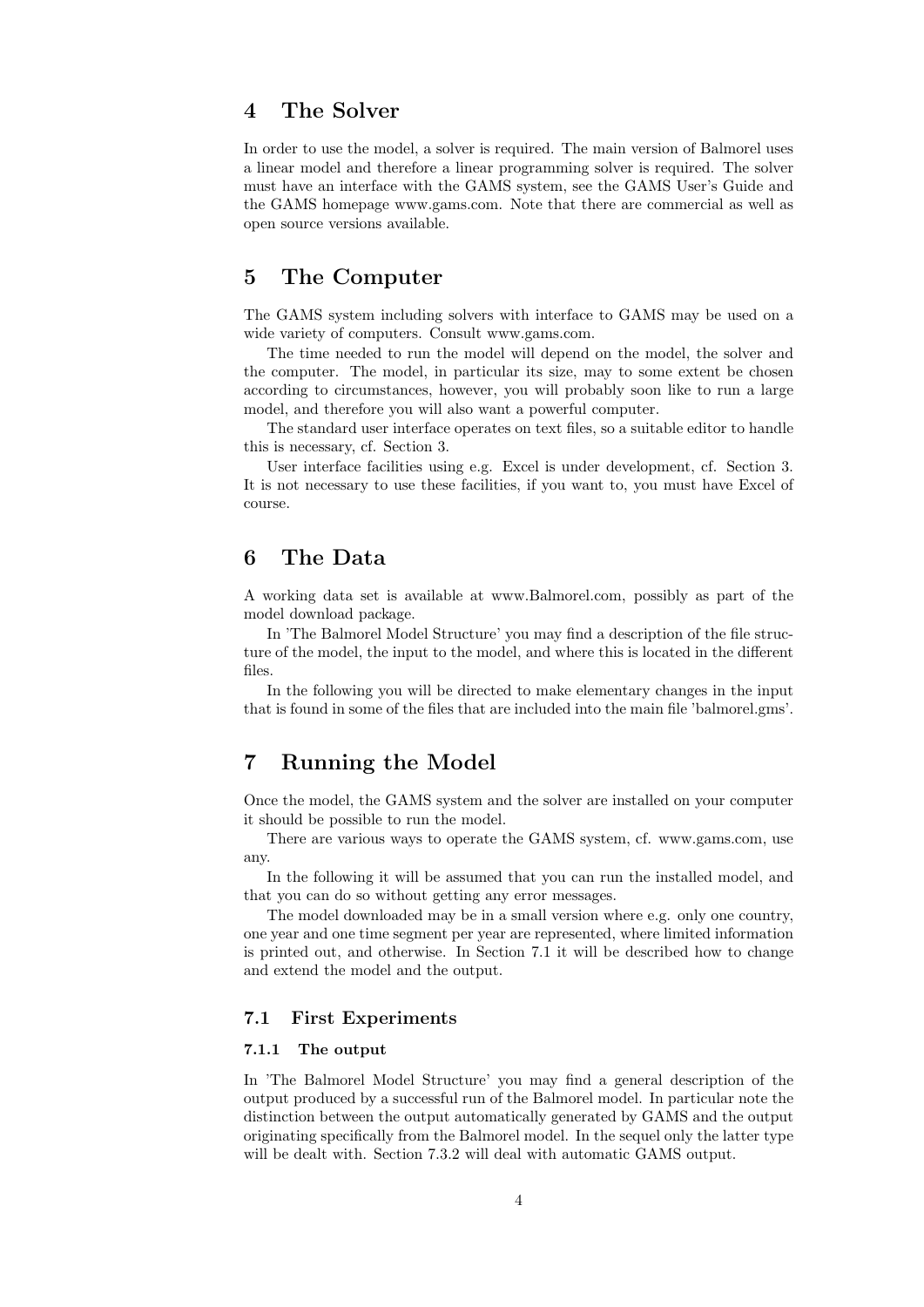#### **7.1.2 Log and Error files**

Run the model. It is assumed that this occurs without any problems being reported by the GAMS system.

However, this does not necessarily mean that the output from the model was meaningful or as expected. Therefore the Balmorel model comes with additional features that serves to identify if the input, the model and the solution were reasonable.

Open the file 'logfile.out' in the directory 'logerror'. Here you will find an indication if suspicious things were discovered. If this is the case, the contents of the file will instruct you on how find more details. Observe that the mentioned file may not be updated if the GAMS system reported errors, therefore always check the date and time in the file.

Remember:

• After any model run which was somehow declared successful by GAMS, check the file 'logfile.out'.

#### **7.1.3 Other output files**

Output describing the energy system results of a simulation will appear in various files in the directory 'printout'.

Open one file with the extension 'out' in the directory 'printout' and study the contents. You may also study the contents of other files with the extension 'out' in the same directory.

See the description of the various output files in a document located in the 'documentation' directory.

Observe that the output files are overwritten each time the model is run. Therefore you will have to move or rename the files after each run if you want to save them for later use.

#### **7.1.4 Change demand**

Open the file 'de.inc' in the data directory. For the country and the year simulated (search one or more of the output files, cf. Section 7.1.3, to identify this) change the electricity demand in one of the regions (see 'The Balmorel Model Structure' for the definition of region). Rerun the model and study the consequences for the output in various files (Section 7.1.3).

Remember that the output files are overwritten each time the model is run, Section 7.1.3.

You may similarly change heat demand in the file 'dh.inc' for one heat area in the country and year simulated and study the consequences (see 'The Balmorel Model Structure' for the definition of area). Do not forget the advice given in Section 7.1.2!

You may experiment with other changes of numerical input data found in e.g. 'm pol.inc' or 'fuelprice.inc'.

Make sure that after these experiments you reenter the original numerical values.

Do not change anything in the file 'balmorel.gms'!

#### **7.2 Carrying On**

#### **7.2.1 The inputout file**

The file 'inputout.out' in the directory 'inputout' contains a summary of the input to the model that is simulated. The file is useful for getting an overview of the model and data, for error finding and otherwise.

The simulated model need not represent all the countries and all the years that are indicated in the include files (eg. 'de.inc', cf. Section 7.1.4). See also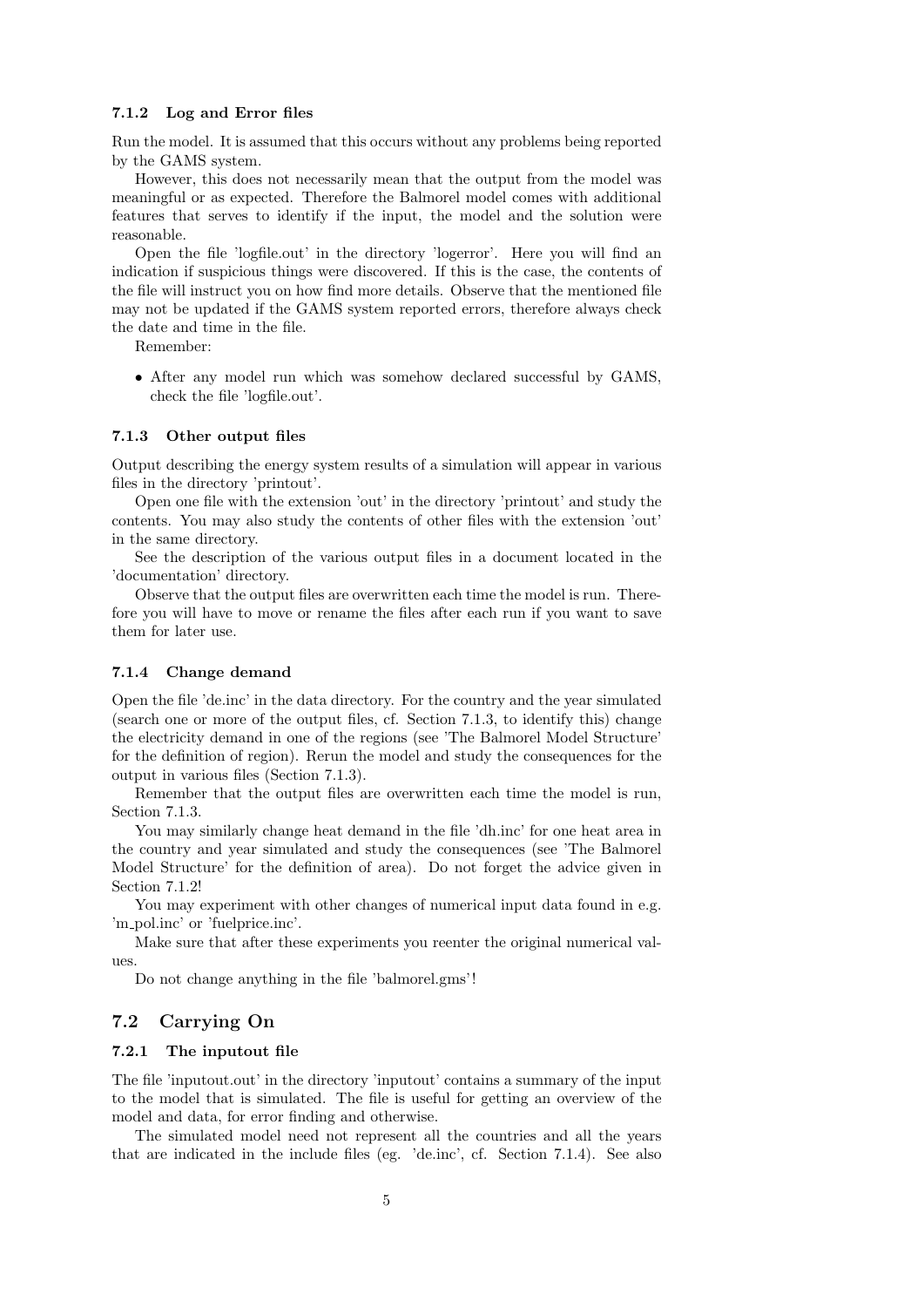the description on the difference between data structure and simulation in 'The Balmorel Model Structure' .

The following section illustrates how the simulated model is specified, see also Section 7.1.

#### **7.2.2 Countries**

The countries in the data structure are specified in SET CCC which is defined in the file 'CCC.inc'. Open this file, find CCC and study the definition. Note that CCC is a subset of CCCRRRA (file CCCRRRAAA.inc) which contains all geographical entities.

The countries in the simulation are specified in SET C(CCC) (which is a subset of SET CCC), in the file 'C.inc'. Open the file and study the definition. Observe in particular that an asterix (\*) in the first position of a line turns that line into a comment. Only one country from the set CCC is selected for inclusion in C(CCC), since all other countries have an asterix in the first position of the line.

Include one more country. Run the model. Study the consequences (Section 7.1.3, Section 7.2.1).

You end this section by redefining SET C(CCC) to contain few countries.

#### **7.2.3 The years**

The years in the data structure are given as SET YYY and the years simulated are given in SET Y(YYY), located in files 'YYY.inc' and 'Y.inc'.

Find YYY and study the definition. Observe that a notation like "/1995\*2030/" means that all years from 1995 to 2030 are included, and "/2000\*2000/" hence means that only 2000 is selected. Find  $Y(YYY)$  and change it to contain two consecutive years, rerun the model and study the consequences.

You end this section by redefining SET Y(YYY) to contain only one year.

#### **7.2.4 Time segments within the year**

The simulated year may be subdivided into time segments (S,T), cf. 'The Balmorel Model Structure' .

The seasons (e.g. weeks or months of the year, or summer/winter) in the data structure are given as SET SSS and the seasons simulated are given in SET S(SSS), located in files 'SSS.inc' and 'S.inc'.

The subdivision of the seasons  $(e.g., g)$  single hours or 4-hours intervals) are given in the data structure by SET TTT and the ones simulated are given in SET T(TTT), located in files 'TTT.inc' and 'T.inc'.

Change S(SSS) and T(TTT) to contain few labels each, rerun the model and study the consequences.

You may experiment with various selections of time segments by changing the definitions of S(SSS) and T(TTT). Observe how the solution and the solution time depend on this. You will probably find that the number of time segments per year is a crucial determinant for the results as well as for the solution time. Intuitively, one would prefer many time segments to obtain more accuracy, however, this implies a more heavy computational burden.

This is one of the reasons why the model has been constructed with a flexible subdivision of the year. For any problem to be analysed the determination of the necessary and sufficient number of time segments of the year is part of the problem.

You end this section by defining the sets  $S(SSS)$  and  $T(TTT)$  to contain few elements each.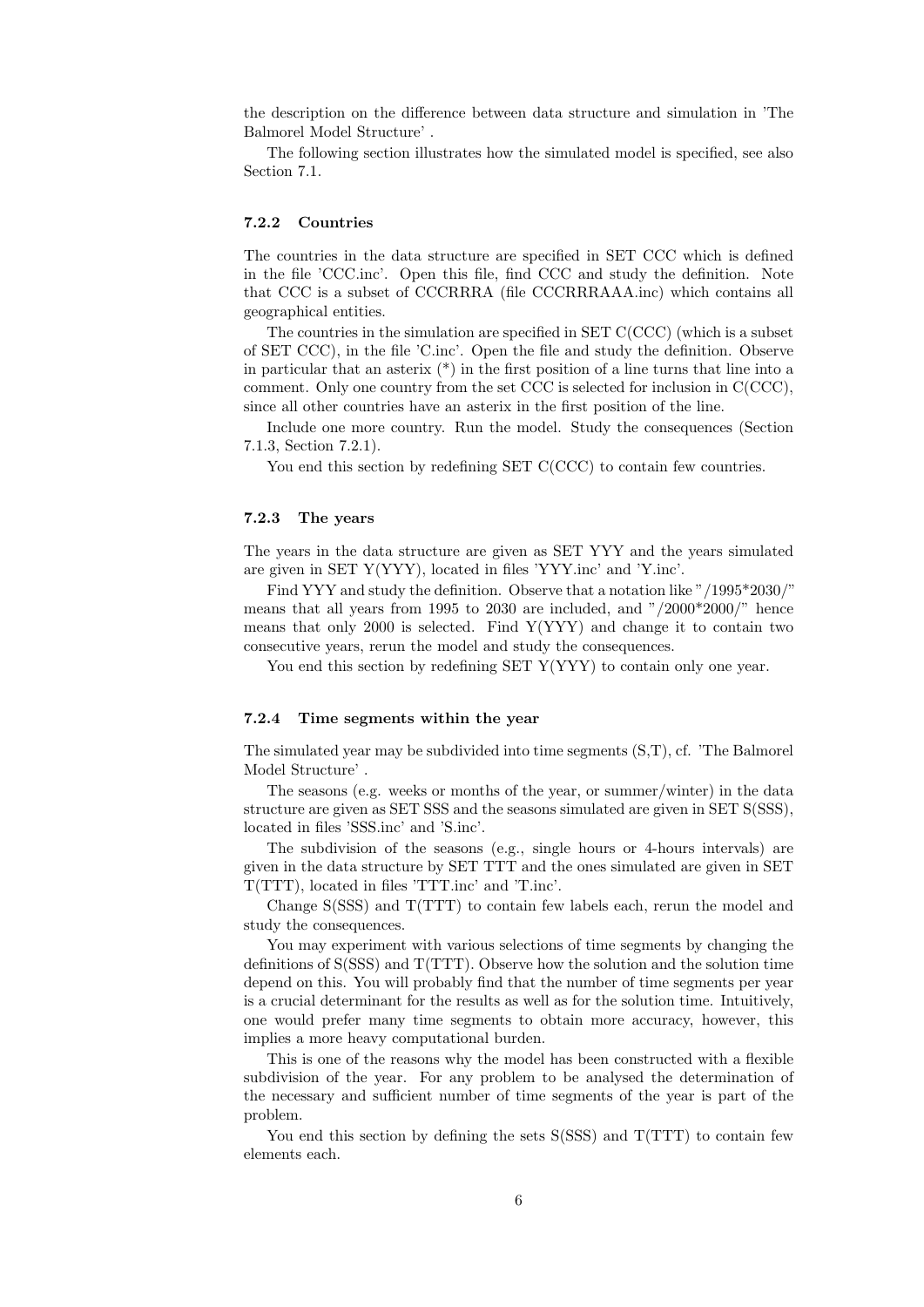#### **7.2.5 Print files**

The output observed above was produced by instructions written specifically for the Balmorel model. Typically, one file of output was produced by one file containing the printing specifications. These files are located in the subdirectory 'printinc' and have the extension '.inc'. The file 'prt4-bb1.inc' specifies which files that are selected.

See Section 7.2.6 for more on output.

#### **7.2.6 Designing and controlling the output**

The output facilities described in Section 7.2.5 were prepared specifically for the Balmorel model. Although there are many print files, you will probably soon like to have more simulation output. You may get this by copying and modifying the print files to suit your purpose.

The mentioned print files rely on the PUT command. You may also use the DISPLAY command which you may find more easy to use. This produces output to the file 'balmorel.lst'.

Place the statement "DISPLAY 'MyOwnChoice: ', Y, C, G, DE, VGE\_T.L, 'End MyOwnChoice' ;" at the very end of the file 'balmorel.gms' (do not forget the pairs of single quotes). Run the model and find the result in 'balmorel.lst' (near the end of the file; you may search for the text string 'MyOwnChoice').

Various options control the type, amount and format of the output in the file 'balmorel.lst'. The options along with a short description is given in the file 'balgams.gms'. See further the GAMS User's Manual (Section 3) and Section 7.3.2 below.

#### **7.3 Control options**

Various ways of controlling details in the Balmorel model and GAMS have been implemented as part of the Balmorel model.

#### **7.3.1 Balmorel control options**

The Balmorel model (as given in the files) actually contains a number of different models or model versions. Main versions are model BALBASE1: optimisation simultaneuosly for all (S,T) in a year with exogenous investments; model BAL-BASE2: optimisation simultaneuosly for all (S,T) in a year with exogenous and endogenous investments; model BALBASE3: optimisation of one season at a time, forwards through S, with exogenous investments. Additionally, each of these model may be given specific features.

The choice of model to run and the features of the model is controlled by the options held in file balopt.opt in the model folder. Open the folder. Change the choice between BALBASE1 and BALBASE2 by moving the 'yes' from one to the other. Then rerun Balmorel.

#### **7.3.2 GAMS control options**

The kind, amount and details of GAMS output may be controlled in various ways, cf. GAMS User's Manual. Some control options have been prepared for Balmorel in file balgams.opt. Please refer to that file for further description.

### **8 Using other Interfaces**

The description in Section 7 was based on working with the GAMS interface on a text file version of the model.

However, it is also possible to work with other interfaces as mentioned earlier. Please find further information at www.Balmorel.com.